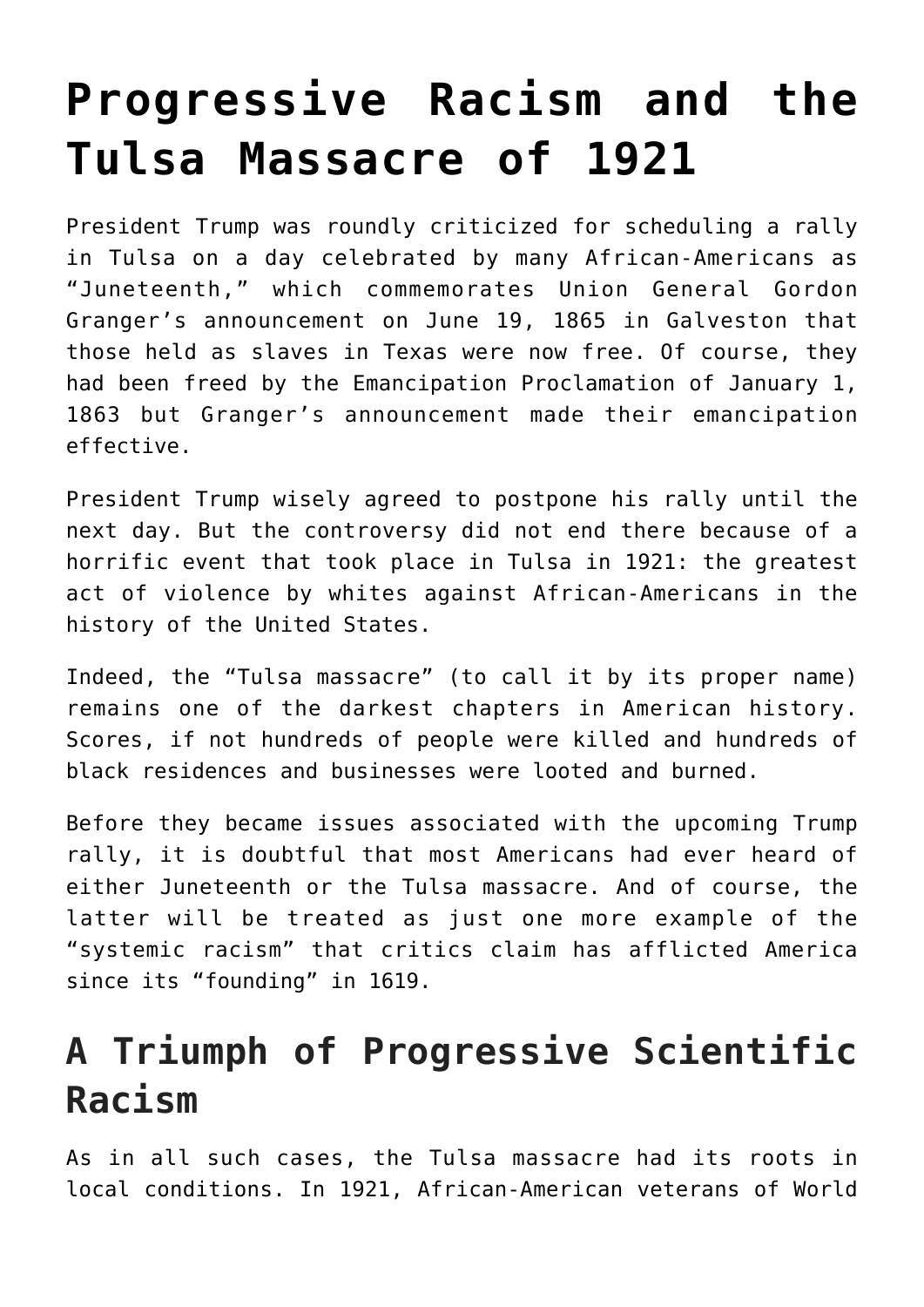War I were competing with local whites for jobs. At the time, the predominantly African-American Greenwood neighborhood of Tulsa was the wealthiest black community in the United States. Accordingly, white envy no doubt played a role in the orgy of destruction targeting black businesses.

But to a great extent, the Tulsa massacre represented the triumph of a particular species of racism based on the *rejection* of the real American Founding in 1776, which was taking hold of Americans at the time of the event: the "scientific" racism of Progressives such as Woodrow Wilson.

Progressives rejected the self-evident truths of the Declaration of Independence. Wilson's disdain for the Declaration is evident in his many books and speeches. He argued during the 1912 presidential campaign that the teachings of Jefferson were utterly out of date. "The old political formulas do not fit the present problems: they read now like documents taken out of a forgotten age," [Wilson](https://books.google.com/books?id=7WpIAAAAYAAJ&pg=PA3&lpg=PA3&dq=old+political+formulas+do+not+fit+the+present+problems+they+read+now+like+documents+taken+out+of+a+forgotten+age&source=bl&ots=BzIOdlodN7&sig=ACfU3U1hnNIVthlmYG31_5LUkI3J3fVNZw&hl=en#v=onepage&q=old%20political%20formulas%20do%20not%20fit%20the%20present%20problems%20they%20read%20now%20like%20documents%20taken%20out%20of%20a%20forgotten%20age&f=false) [insisted.](https://books.google.com/books?id=7WpIAAAAYAAJ&pg=PA3&lpg=PA3&dq=old+political+formulas+do+not+fit+the+present+problems+they+read+now+like+documents+taken+out+of+a+forgotten+age&source=bl&ots=BzIOdlodN7&sig=ACfU3U1hnNIVthlmYG31_5LUkI3J3fVNZw&hl=en#v=onepage&q=old%20political%20formulas%20do%20not%20fit%20the%20present%20problems%20they%20read%20now%20like%20documents%20taken%20out%20of%20a%20forgotten%20age&f=false) It was "[what we used to think](https://books.google.com/books?id=LoljDwAAQBAJ&pg=PT521&lpg=PT521&dq=what+we+used+to+think+in+the+old+fashioned+days+when+life+was+very+simple&source=bl&ots=bLLNUcuuNQ&sig=ACfU3U2O3PCb-Ernz_h7QIFz49Dw5rG1AQ&hl=en#v=onepage&q=what%20we%20used%20to%20think%20in%20the%20old%20fashioned%20days%20when%20life%20was%20very%20simple&f=false) in the old-fashioned days when life was very simple." Accordingly, [Wilson argued](https://www.amazon.com/Woodrow-Liberalism-American-Intellectual-Culture/dp/0742515176) it was necessary to get "beyond the Declaration of Independence" because it "did not mention the questions of our day" and is "of no consequence to us."

The Progressives' denigration of the Declaration had a deleterious effect on African Americans. If the principles of the Declaration are not universally true, then there is no logical reason *not* to pursue racist policies. There was no logical reason *not* to condone the reemergence of the Ku Klux Klan in 1915—which is *exactly* what happened during the Progressive Era.

Today, when so many Americans defer to "science" and "expertise," it is important to remember that the Progressives' rejection of the Declaration's teaching was based on the then-popular "scientific racial theory" and eugenics. Progressives claimed their beliefs were grounded in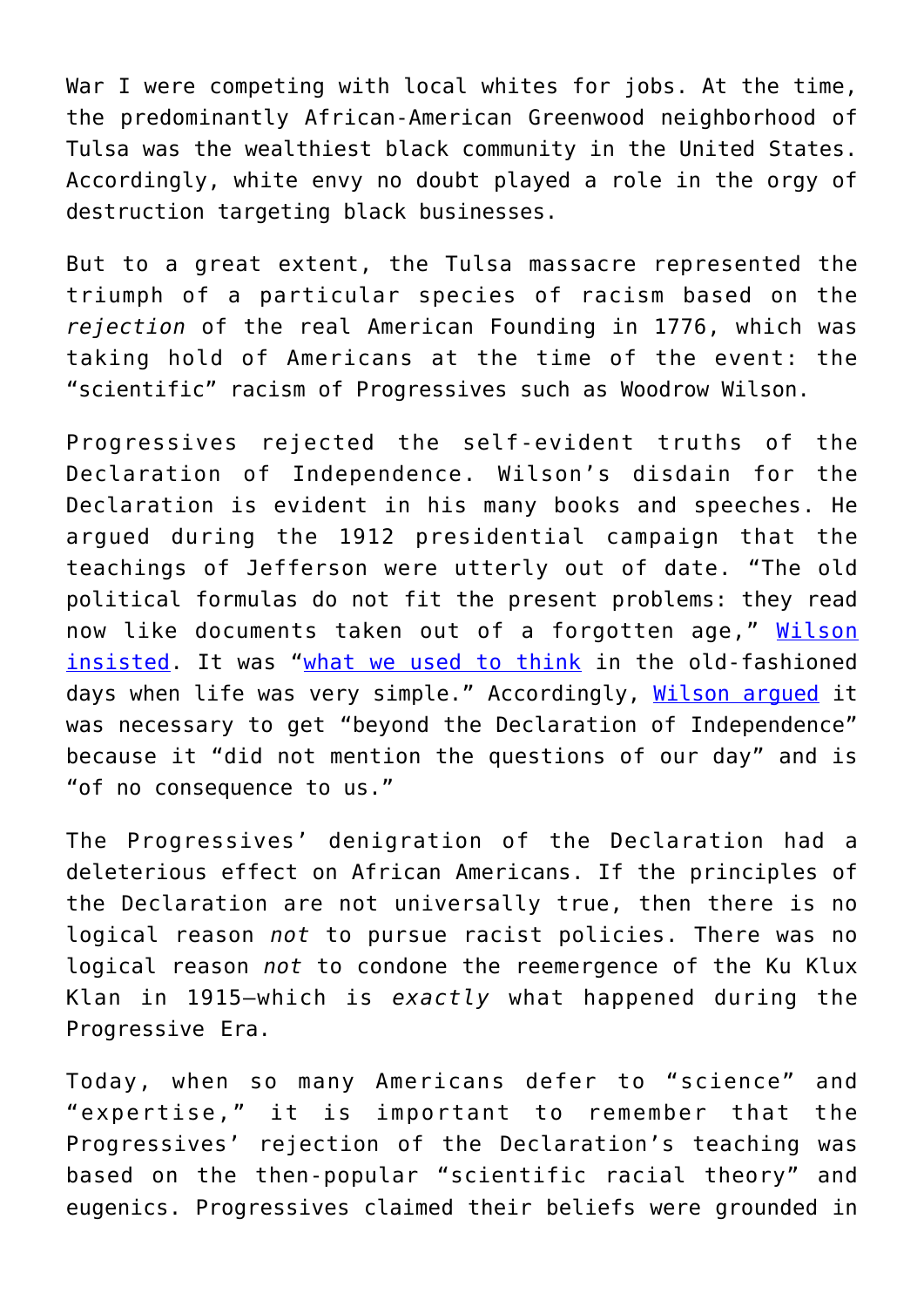fact and were true according to the leading lights of science. If Progressives had been using today's language, they would have argued the racial inferiority of blacks and other minorities was "settled science." Thus, it is no surprise that the Progressives insisted their "rational" public policy conformed with the dictates of the new racial science.

## **Real Progress Derailed**

As C. Vann Woodward observed in his classic book, *[The Strange](https://www.amazon.com/Strange-Career-Jim-Crow/dp/0195146905) [Career of Jim Crow](https://www.amazon.com/Strange-Career-Jim-Crow/dp/0195146905)*, blacks were making economic and social progress in the later 19th and early 20th centuries. Jim Crow had not been the norm before 1890, even in the South. It only took hold when it received sanction from the racist Progressives in the North. In the words of one late 19thcentury writer, "Boston . . . and Ohio hold the coats of Georgia and Mississippi, while they slay the common victim of Northern prejudice and Southern hate."

As president, Wilson screened in the White House "Birth of a Nation," a film that helped to establish the "Second Ku Klux Klan," with a power and influence far exceeding that of the first wave, which had been suppressed by the Congress and Grant Administration in the 1870s. Wilson also re-segregated the federal civil service. Previously, appointments had been based on merit and performance on the civil-service examination. Thereafter, racial discrimination became the norm. The existing workforce was segregated. Many African Americans were dismissed.

But the impact of Progressive racism extended far beyond the employment of African-Americans by the federal government. Consider the idea of a "minimum wage." Economists agree that a major effect of a minimum wage is to increase the unemployment of lower-skilled workers. Today, the economic and social costs of the minimum wage are borne primarily by young workers new to the labor force, especially young black males.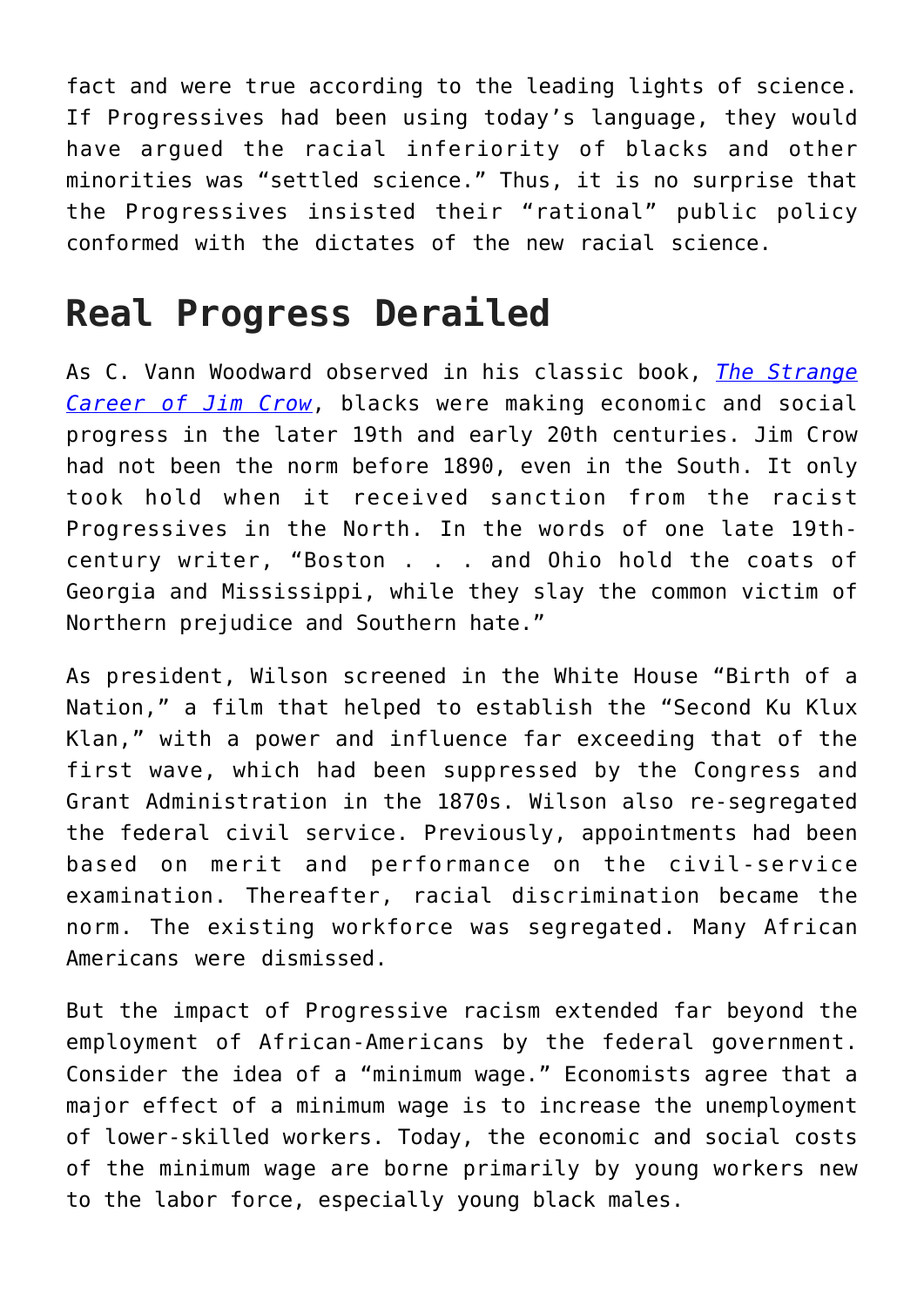As Thomas Leonard argues in *[Illiberal Reformers: Race,](https://press.princeton.edu/titles/10572.html) [Eugenics and American Economics in the Progressive Era](https://press.princeton.edu/titles/10572.html)*, for the Progressives of the early 20th century, this was a feature not a bug of the minimum wage. The minimum wage would permit the more skilled "native-stock" workers to earn a "living wage" while identifying "inferior" workers: blacks, Jews, Chinese, or other immigrants, who could be isolated. These "inferiors," once identified, then could be subjected to abortion and sterilization, thereby improving the "breed" in future generations.

The Progressive racism of the time that preached the racial inferiority of blacks and that based public policy on "scientific racism" and eugenics was a contributing factor to the sort of racial violence that exploded in Tulsa in 1921. A president who condoned and even encouraged the rejuvenation of the Klan shaped the environment that permitted white citizens to believe that they could and should obliterate the neighborhoods of other citizens based on their skin color.

## **A Harbinger of Disasters to Come?**

When considering the Tulsa massacre, it is useful to note that the strongest defense against such events is adherence to the principles articulated in the Declaration. Some may scoff at such a claim. *Such naïveté*, they will say, especially if they have imbibed the poison of the "1619 Project" and the like.

But the American Founding—[the real one in 1776—](https://americanmind.org/post/the-1619-riots/)changed the argument by *expressly* rejecting the argument that a political system should be based on oppression, including racial oppression, and instead demanded a system based on *justice*.

The essence of the pre-American case for the right to rule was best summarized by the argument of the Athenians at Melos as recounted by Thucydides in his history of the Peloponnesian War: "Justice arises only between equals. As for the rest, the strong do what they will. The weak suffer what they must."